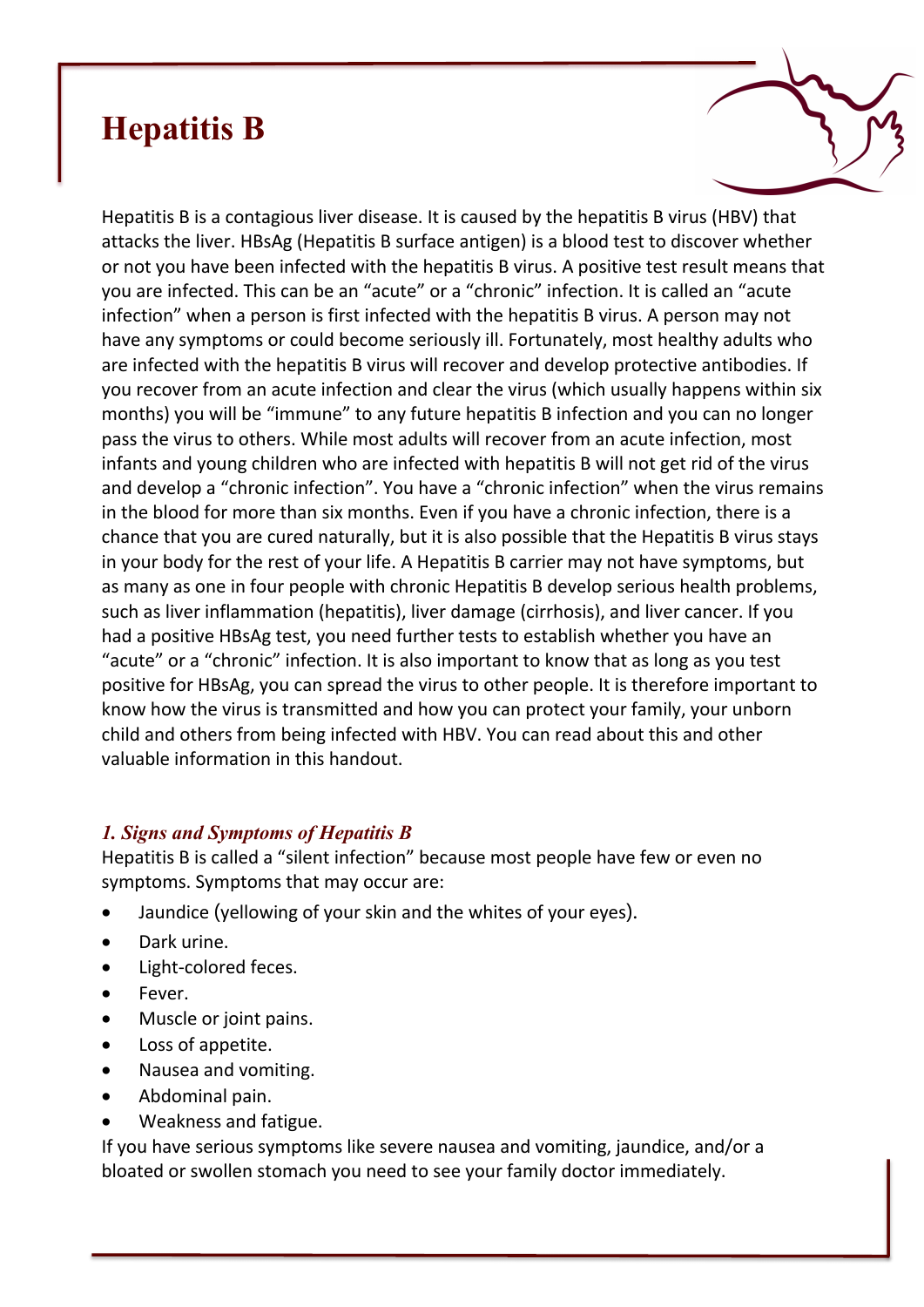

## *2. Transmission of Hepatitis B*

Hepatitis B is infectious, but it is not spread by general contact such as hand shaking, talking, hugging, sharing dishes, cooking or eating utensils, or drinking glasses. Hepatitis B can spread when blood, semen, or other bodily fluids from an infected person enter the body of an uninfected person.

Ways in which Hepatitis B is spread:

- Sexual contact with an infected person.
- Needle-sharing with an infected person: For example unsterilized needles used for acupuncture, tattoo, piercing, and injection of illegal drugs.
- Sharing of toothbrushes and razors that haven't been sterilized.
- Mother-to-child transmission: An infected mother can pass the Hepatitis B virus to her baby during childbirth.

## *3. If you tested positive for HbsAg, follow the advice below:*

- Make sure that you get further testing to make an accurate diagnosis.
- Protect your health:
	- o Don't smoke, drink or use illegal drugs.
	- o Have a healthy diet and get plenty of exercise
	- $\circ$  If you have a chronic infection, it is important that even when you feel well you see your doctor regularly (at least yearly). This allows your doctor to monitor the state of the infection and decide if you need and when you need to start using drugs that attack the virus.
- Protect your family members:
	- o Get the baby's father and everyone who lives in your house tested for Hepatitis B by doing a HBsAg test. If they are not infected, they should be vaccinated for hepatitis B to protect them from getting the infection. The Hepatitis B vaccine is typically given as three or four injections over six months (at 0, 1 and 6 months). At the end of the series of injections, a blood test will be done to establish if your body had the right response to the vaccinations to protect against Hepatitis B.
	- o If your spouse is not vaccinated against Hepatitis B, avoid sexual contact or use a condom. Your partner should understand, however, that condoms may not be completely protective.
- Do not share personal items with other people, such as toothbrushes, razors, nail clippers, or any needles for acupuncture, tattoo, or piercing.
- Cover cuts and sores to avoid exposing other people to things that can have your blood on them.
- Do not prechew food before you feed it to your baby.
- Do not use illegal drugs or share syringes.
- If you're pregnant it is important to protect your unborn baby from being infected. Follow the advice below.